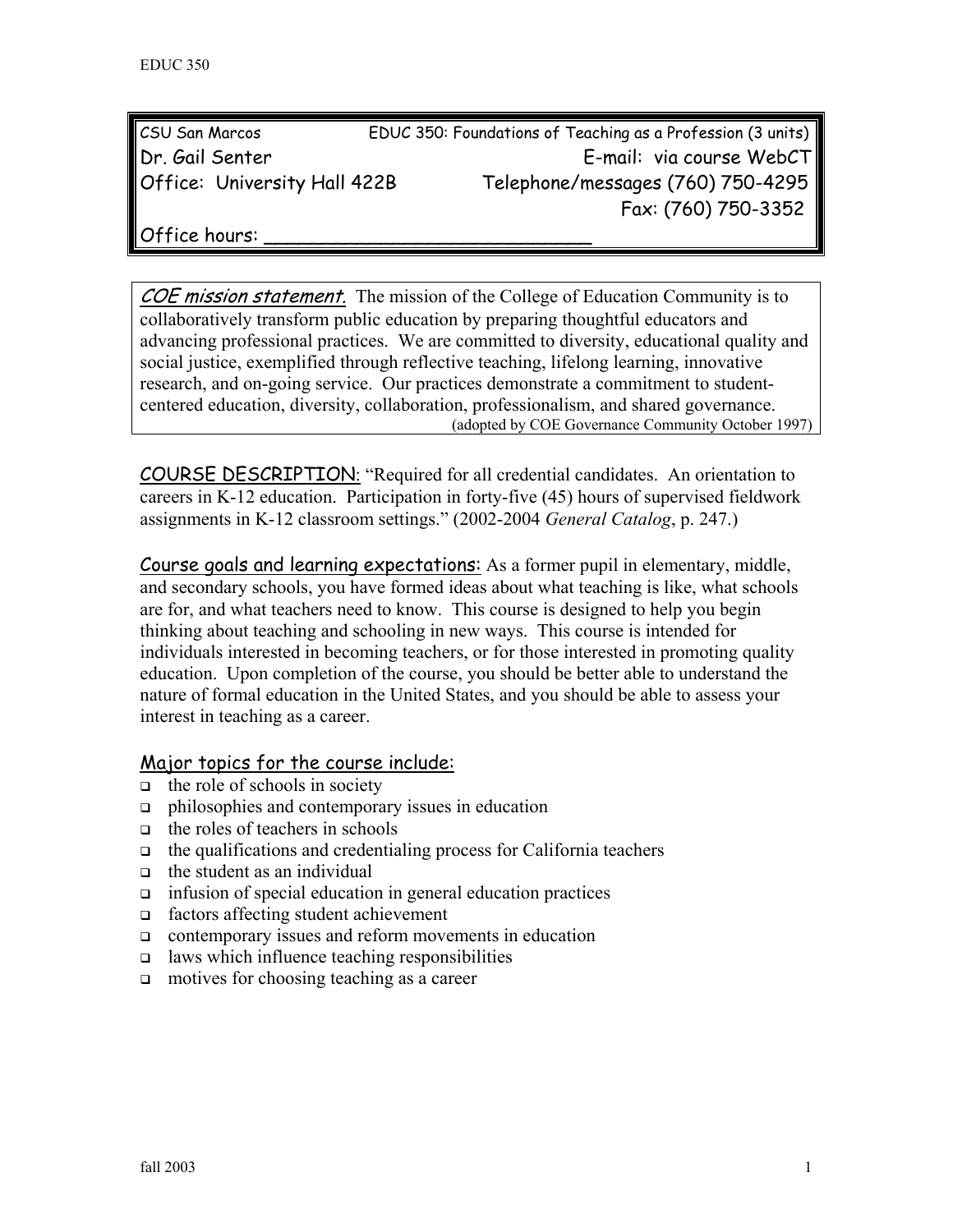# REQUIRED TEXTS:

- Armstrong D.G., Henson, K.T., and Savage, T.V. (2001). *Teaching Today.* Merrill Prentice Hall.
- Villa, Richard A. and Thousand, Jacqueline S. (1995). *Creating an Inclusive School.* Alexandria, VA: Association for Supervision and Curriculum Development. (Chapters 1, 2, 3, p. 125-135 and 162-167)
- Essay handout: Thousand, J. "Laws Related to Special Education that Affect Teachers"
- Avi. (1991). *Nothing but the truth*. Avon Books.
- Senter**.** (1999). *Custom-printed course materials*

One of the following CDE documents and a selected trade book:

- **California Department of Education.** *Elementary makes the grade*, *Taking Center Stage, or Aiming High*. Sacramento, CA.
- **Trade book for book presentation** (refer to custom-printed course materials for book annotations). Book assignments will be confirmed the second class session.

# EXPECTATIONS AND PROFESSIONALISM

Authorization to teach English learners. This credential program has been specifically designed to prepare teachers for the diversity of languages often encountered in California public school classrooms. The authorization to teach English learners is met through the infusion of content and experiences within the credential program, as well as additional coursework. Students successfully completing this program receive a credential with authorization to teach English learners.

(Approved by CCTC in SB 2042 Program Standards, August 02)

Students with disabilities requiring reasonable accommodations. Students are approved for services through the Disabled Student Services Office (DSS). This office is located in Craven Hall 5205, and can be contacted by phone at (760) 750-4905 or TTY (760) 750-4909. Students authorized by DSS to receive special accommodations should meet with their instructor during office hours or, in order to ensure confidentiality, in a more private setting.

\* \* \* \* \* \* \* \* \* \* \* \*

Teacher education is a professional preparation program, and students are expected to adhere to standards of dependability, confidentiality, academic honesty, and writing achievement.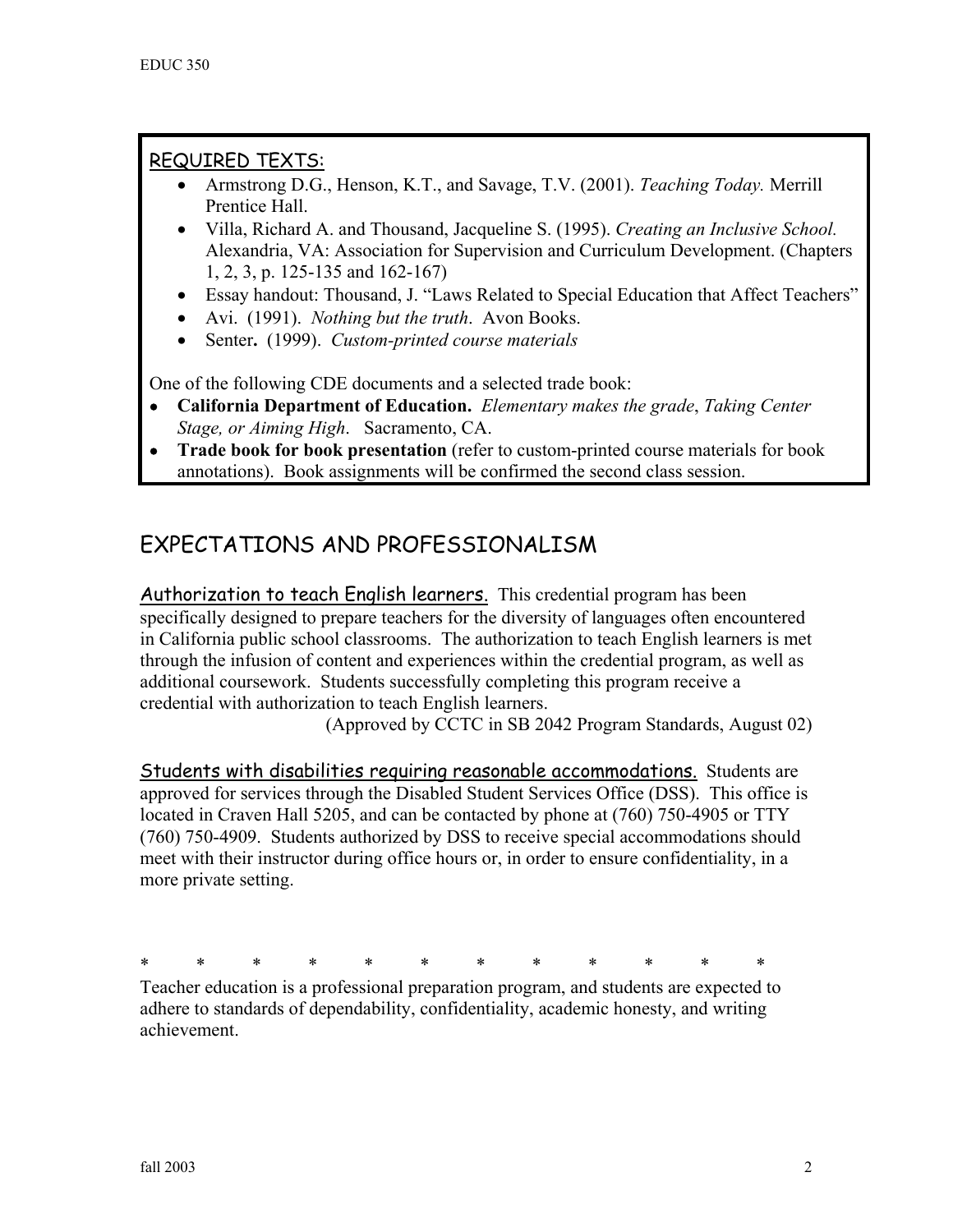Regarding attendance: Due to the dynamic and interactive nature of courses in the COE, all students are expected to attend all classes and participate actively. Absences and late arrivals/early departures will affect the final grade. COE policy states: "At a minimum, students must attend more than 80% of class time, or *s/he may not receive a passing grade for the course* at the discretion of the instructor." *(COE policy adopted 1997)*  Given the weekend format for this course, "class session" will equate loosely to 2-3/4 hours. If you miss two class sessions or are late (or leave early) for more than three sessions, you cannot receive a grade of  $A$ . If you miss three class sessions, your highest possible grade is a  $C_{\tau}$ . A minimum grade of  $C_{\tau}$  is required in EDUC 350 to qualify as prerequisite for admission to the CSUSM teacher credential program. If extenuating circumstances occur, please contact the instructor as soon as possible. Attendance will be recorded by the instructor on nametags distributed at the beginning and collected at the end of every class meeting.

Punctuality. Please be on time to class and return promptly from breaks, ready to work.

Dependability. Come to class prepared to discuss readings and to participate actively in discussions. When involved in team projects, share your resources and accept responsibility and accountability for the final outcome by fulfilling your obligations.

Collaboration. Work together in a supportive and mutually beneficial way.

**Regarding cell phones and pagers**. Please turn off phones and pagers or set to vibration before entering the classroom.

Regarding assignments. Because it is important for teachers to be able to effectively communicate their ideas to students, parents, colleagues, and administrators, writing that is original, clear, and error-free is a priority for the College of Education. Students are responsible for all assignments, and it is expected that work will be turned in

on time. Dates for presentations and written assignments appear on the tentative course calendar in the course materials. Absences do not affect due dates. Additionally, keep personal copies of all written work.

Please be prompt with your work. The highest score late work will earn is  $B_{+}$ , and may be returned without comment/critique. (Scores will be given on a sliding scale over a maximum two-week acceptance period, and will not be accepted after that period.) *\*\*A minimum grade of C+ in this course is allowable; however, CSUSM College of Education requires that students maintain a minimum average of B- for the entire program.* 

Regarding Below Standard Work. Students who earn a grade lower than **B-** on a paper may be invited to rewrite it, with prior approval from the instructor. (I will make a note on your original work. Rewrites are limited to one assignment per student. The rewrite, along with the original work, will be due one week after the original paper is returned to the student. *Note:* Both grades will be averaged; consequently, reworked papers will not be eligible for an **A** grade.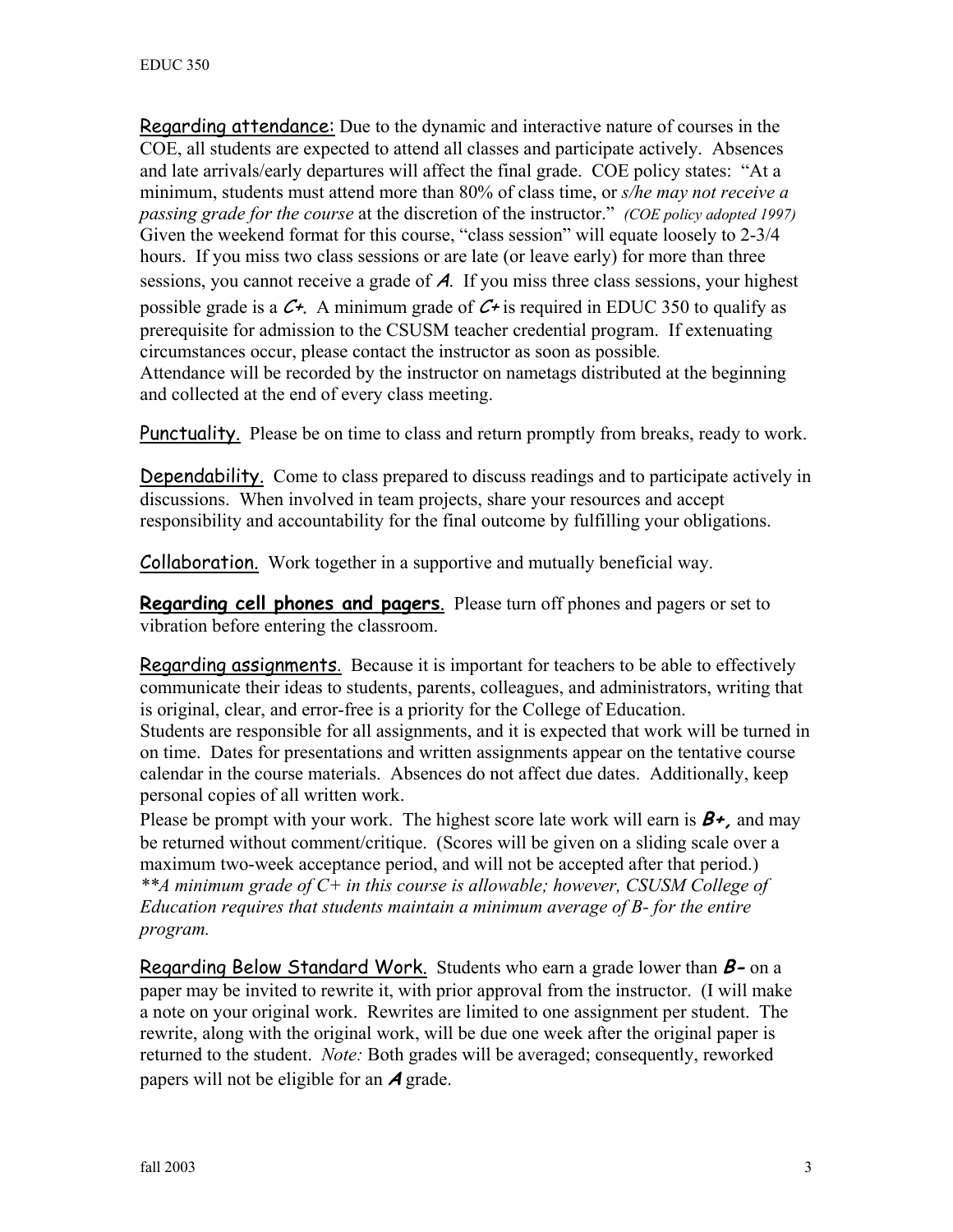## General expectations for written assignments:

You may use the services of the Writing Center to assist you in producing graduate-level papers. In general, the following expectations apply to all written assignments:

- content quality and clarity: depth and breadth, reflection and insights, scholarly discussion
- writing quality and clarity, including mechanics, spelling, grammar, appropriate language. (Continued errors, as well as sexist and/or racist language are inappropriate and unacceptable.)
- appropriate use of respectful, person-first language in all written and oral assignments and discussions (e.g., "student with autism" rather than "autistic student"—refer to custom resource book for additional information regarding objections and preferred language)
- overall appearance, completeness, timeliness, and inclusion of cooperative worksheet and/or other appropriate forms
- all assignments, except for in-class work such as quick writes and peer journal responses, are to be typed, double spaced.

#### General criteria for grading assignments:

- A Outstanding work on assignment; excellent syntheses of information and experiences; great insight and application; excellent writing.
- B Completion of assignment in good form with good syntheses and application of information and experiences; writing is good.
- C Completion of assignment; adequate effort; adequate synthesis of information and application of information and experiences; writing is adequate.
- D Incomplete assignment; inadequate effort and synthesis of information; writing is less than adequate.

General Grading Scale:  $A = 100-93%$   $A = 92-90%$  $B = 89-87\%$  B = 86-83% B = 82-80%  $C+= 79-78%$ *\*\* A minimum grade of C+ is required in EDUC 350 to qualify as prerequisite for admission to the CSUSM teacher credential program.* 

*Please consider this: "The standard of excellence on any job site is defined by the sloppiest piece of work that you will accept."* (F. Jones)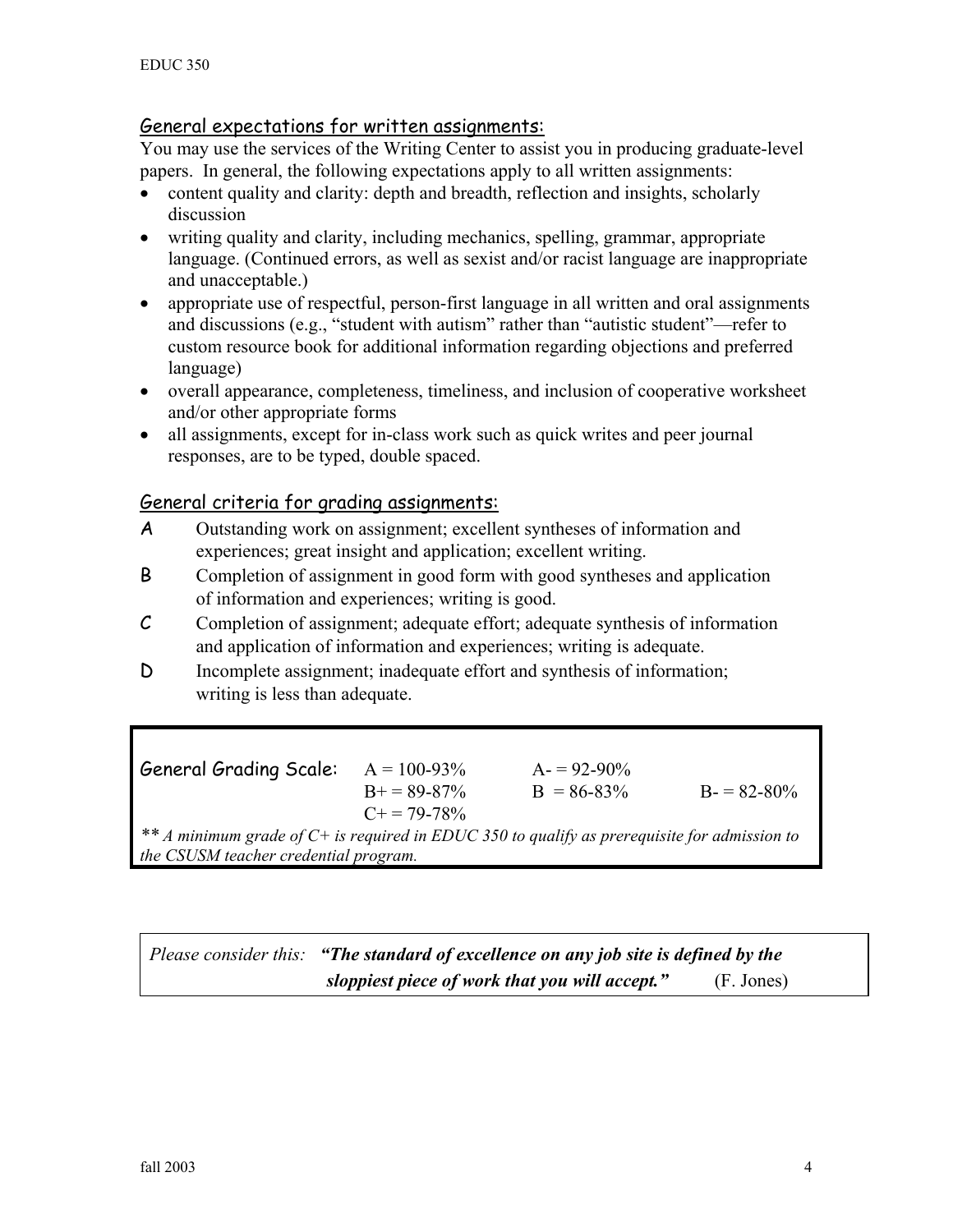|     | <b>QUICK SUMMARY: COURSE REQUIREMENTS and EVALUATIONS</b>    |
|-----|--------------------------------------------------------------|
| 5%  | mini presentation: people, concepts, events, court cases     |
| 15% | contemporary issue: inquiry and debate book presentation     |
| 15% | school law and diversity                                     |
| 15% | book presentation                                            |
| 15% | initial philosophy of teaching statement                     |
| 15% | field experience/reflections                                 |
| 20% | participation, in-class activities, attendance, quick writes |

ASSIGNMENTS and ASSESSMENTS FOR EDUC 350 (refer to custom-printed course materials for specific assignment details and expectations, and sample forms). Students are responsible for all assignments. Dates for presentations and written assignments appear on the tentative course calendar in the course materials. Absences do not affect due dates. Additionally, keep personal copies of all work written outside class.

Readings.Textbook and supplemental readings provide the foundation for class discussions, participation, and assignments. Additional readings that relate to class content also may be assigned. EDUC 350 is organized loosely by topic. Pace yourself with your readings and come to class prepared to demonstrate your understandings of the readings in a variety of ways, such as journals, quick writes, and *Circle the Sage.*

## Minimum 45 hours supervised fieldwork and journal entries (15%).

Record log. During the course, students participate in forty-five (45) hours of supervised fieldwork assignments in a variety of public school classroom settings. Approximately half of your time should be spent in one teacher's classroom, and the remainder of the time should be distributed among other classrooms. [A recommendation, usually from the classroom teacher where most of the fieldwork is completed, as well as a Field Experience Form/log with documented hours and teacher verification, are requirements for admission to the CSUSM Teacher Credential programs. Also, a minimum grade of  $C<sup>+</sup>$  in this course is required for program admittance. *Suggestion:* Because the College of Education requires documentation forms for program application, make an appropriate number of copies of your field experience record log so this documentation is available to all interested parties.

Journal entries for school observations. 15 journal entries are to be posted in groups of five to course WebCT by noon on specific due dates. These journals are to reflect different settings and experiences of your field observations, and are to be read/critiqued by assigned peers. You may begin your required observations immediately. However, these are to be interactive journals with peers, and details regarding expectations, procedures, and peer responses to these journal discussions will be presented in class.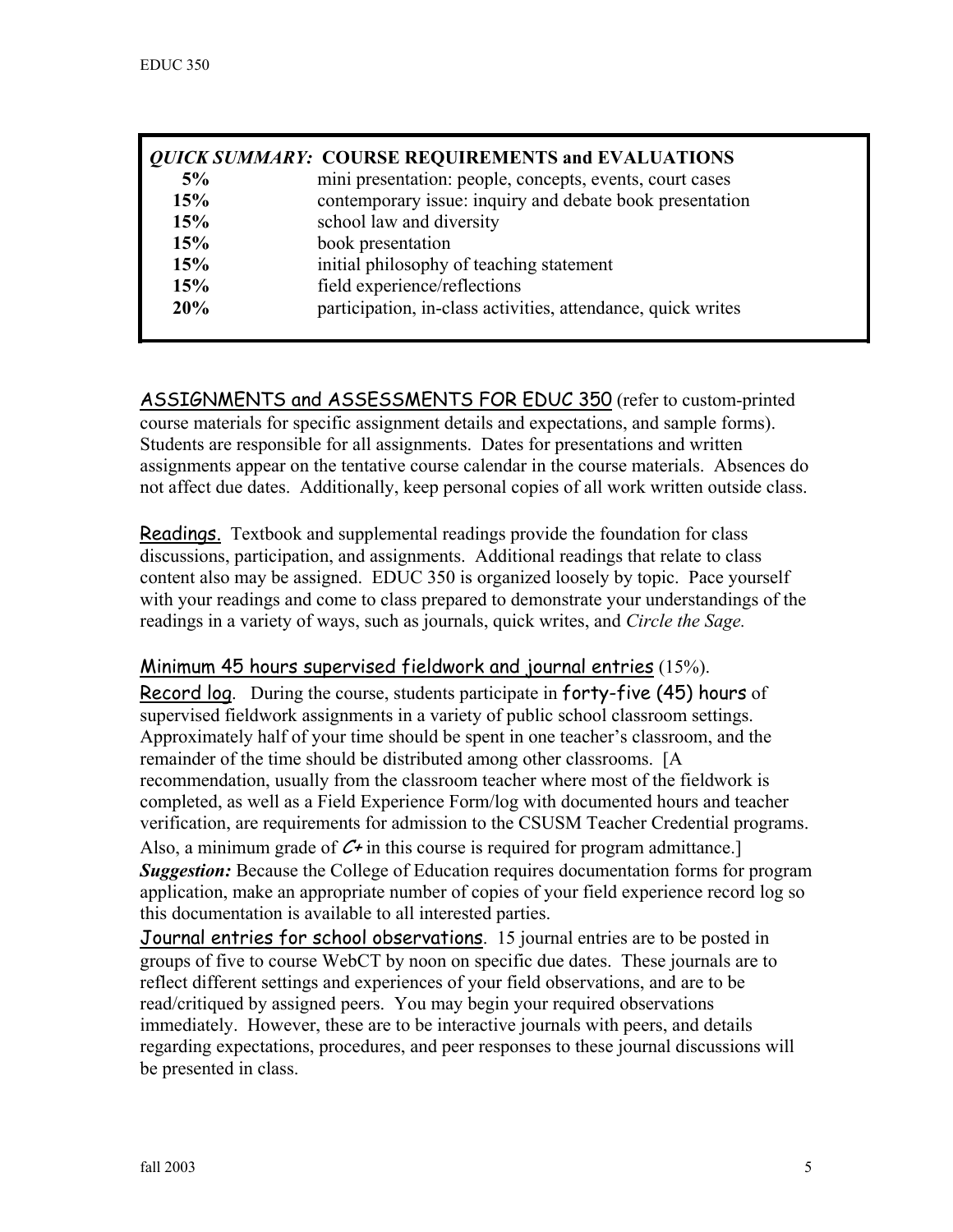Mini-chat presentation (5%). This time-limited oral presentation activity gives students a brief opportunity to be the teacher and to practice basic public speaking skills while in that role. For these presentations *(limited to 3-5 minutes),* students will identify, define, or explain persons, concepts, events, court cases, and terms of consequence that affect education and schooling.

Contemporary issue: inquiry/debate (15%). After referring to *Phi Delta Kappan's* Gallup Poll and Armstrong chapter 13, teams will investigate an issue or problem that presently affects education. General topics will be identified early in the semester, and students will be expected to gather current newspaper articles or editorials (public media as opposed to commentaries by "education experts") related to the issue/concern. *Idea*: The inquiry should begin with specific focus questions generated by the team in response to the investigations. Students then will formulate a clear question and respond with their information in the form of a debate or panel discussion. Time allowing, teams will have some brief class time to (a) develop their presentation format/plan, (b) decide on major focus and points to cover, and (c) develop introductory and concluding statements. It is anticipated that each issues presentation will take approximately 30 minutes, and discussion will follow (for total allotted time of one hour). In addition to research materials (available for instructor's review, and then returned), completed *cooperative worksheet(s)* must be submitted for this activity. If members concur, one completed collaborative worksheet with every member's signature indicating this consensus will suffice; otherwise, individually completed worksheets must be submitted when the presentation and written paper. Students who listen to the debate or discussion will be asked to summarize collaboratively and succinctly the points for both sides of the topic for instructor's review.

School Law and Diversity: (15%), to be posted on course WebCT. After investigating numerous court cases and laws that affect schools and schooling, students will briefly summarize and explain the relevance and/or implications of five laws or court cases that they perceive to be the most important. At least one of the five cases must relate to special education law.

Book presentation/paper (15%). Refer to course materials for annotated book list. Book assignments will be confirmed the early in the semester.

 *Re presentation:* Teams of 3-5 members will *show* the selected book through a skit, collage, poster presentation, or some other creative method (15-20 minutes).

 *Re written report*: Teams will submit to the instructor a short, collaboratively written report that briefly summarizes the book, connects its message to education today. The written report also will include a succinct critique by each team member. Additionally, *cooperative worksheet(s)* must be submitted with the written report. If members concur, one completed collaborative worksheet with every member's signature indicating this consensus will suffice; otherwise, individually completed worksheets must be submitted when the presentation and written paper. The team portion of the grade (10%) will be based on the presentation and collaborative section of the written report; an individual portion of the grade (5%) will be based on the individual critique/comments.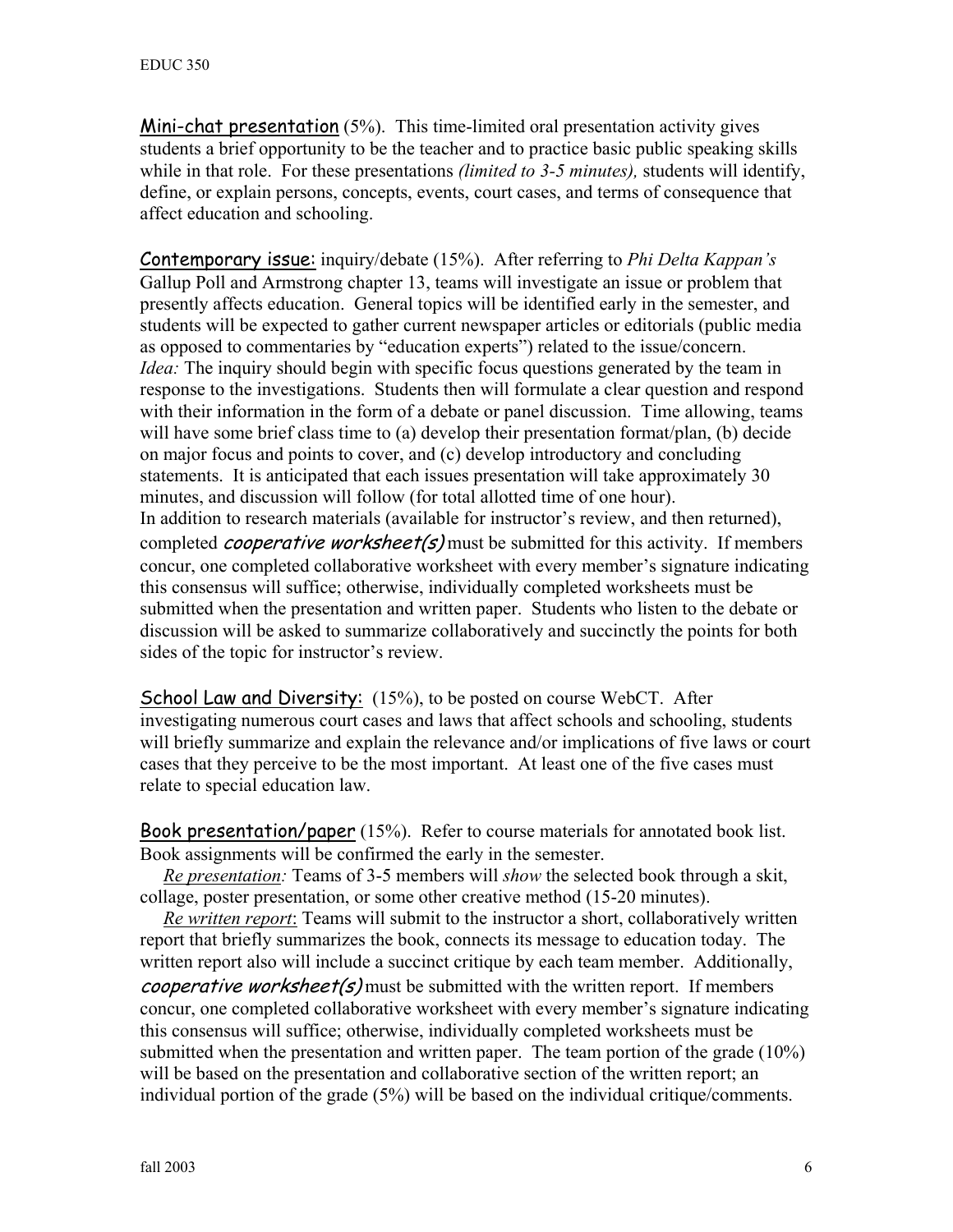Initial philosophy of teaching statement: (15%). Given their view of the social context of schooling for  $21<sup>st</sup>$  century inclusive, multicultural society, students will prepare a 4-5 page essay that articulates their personal philosophy of teaching. Philosophies are dynamic statements that are likely to change with time and student experiences. They will be revisited and refined in later courses. Descriptions of both the EDUC 350 and EDMS 512 (refined) philosophy statements are included in the course *Resource* book.

## OTHER ACTIVITIES.

F.A.T. City: Students will view sections of the video *F.A.T. City*, and engage in activities that will deepen their understanding of the challenges of having a learning disability and the potential impact of a disability on a person's schooling and life.

Credo: After reading an assigned chapter in *Creating an inclusive school* and watching the short video *Credo for support*, students will discuss the sections of the video and the verses of the written text.

Nothing but the truth: Students are to read the book.

Movie: During the semester, students are to view a movie (refer to course *Resource* book for title options), giving close attention to the culture of the school and the representation of the teacher(s).

Quick writes. Quick writes are in-class, time-limited reflective writings to a specific topic. They may be used to focus attention to the assigned readings, to direct reflective/ reactive thinking, and to provide individual writing samples of students applying to the CSUSM teacher education program. Students will write to several unannounced prompts during the term.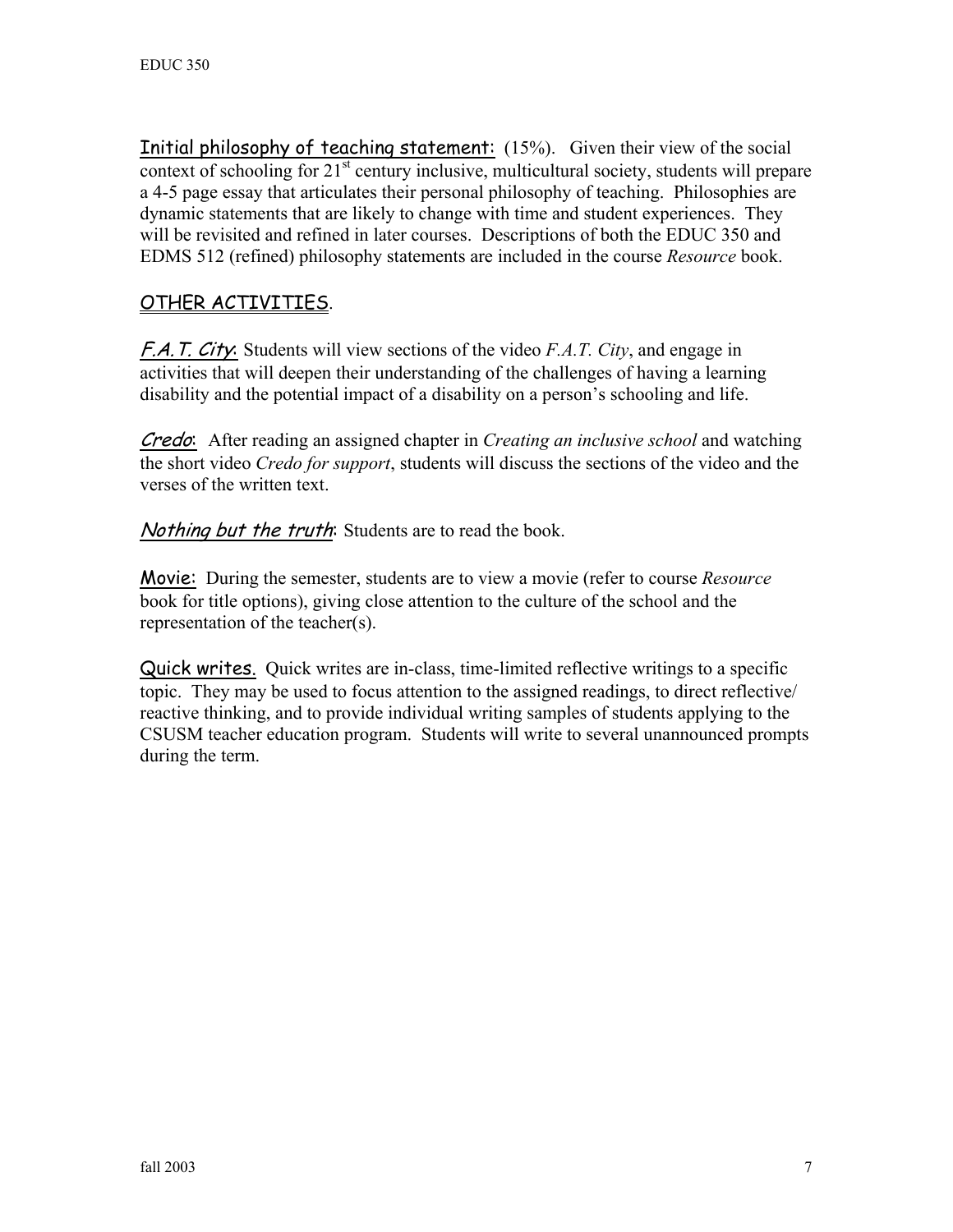**Class Norms . . .**  Honor time Take responsibility for your own learning and comfort Participate actively Honor learning styles Observe "quiet sign," "quiet signal" Have fun!!

## **INFUSIONS:**

**CLAD.** In 1992, the College of Education voted to infuse Cross-cultural, Language and Academic Development (CLAD) competencies across the curriculum. The CLAD competencies are attached to the syllabus [or in course materials] and the competencies covered in this course are highlighted. *(approved 12/9/97)* 

**Special Education.** Consistent with the intent to offer a seamless teaching credential in the College of Education, students will be expected to demonstrate knowledge of laws and dispositions that relate to special education through a variety of activities.

**Technology.** This course infuses technology competencies to prepare our candidates to use technologies, emphasizing use in both teaching practice and student learning. Further, students are expected to demonstrate competency in the use of various forms of technology (i.e., word processing, electronic mail, use of the Internet, and/or multimedia presentations). Specific requirements for course assignments with regard to technology are at the discretion of the instructor.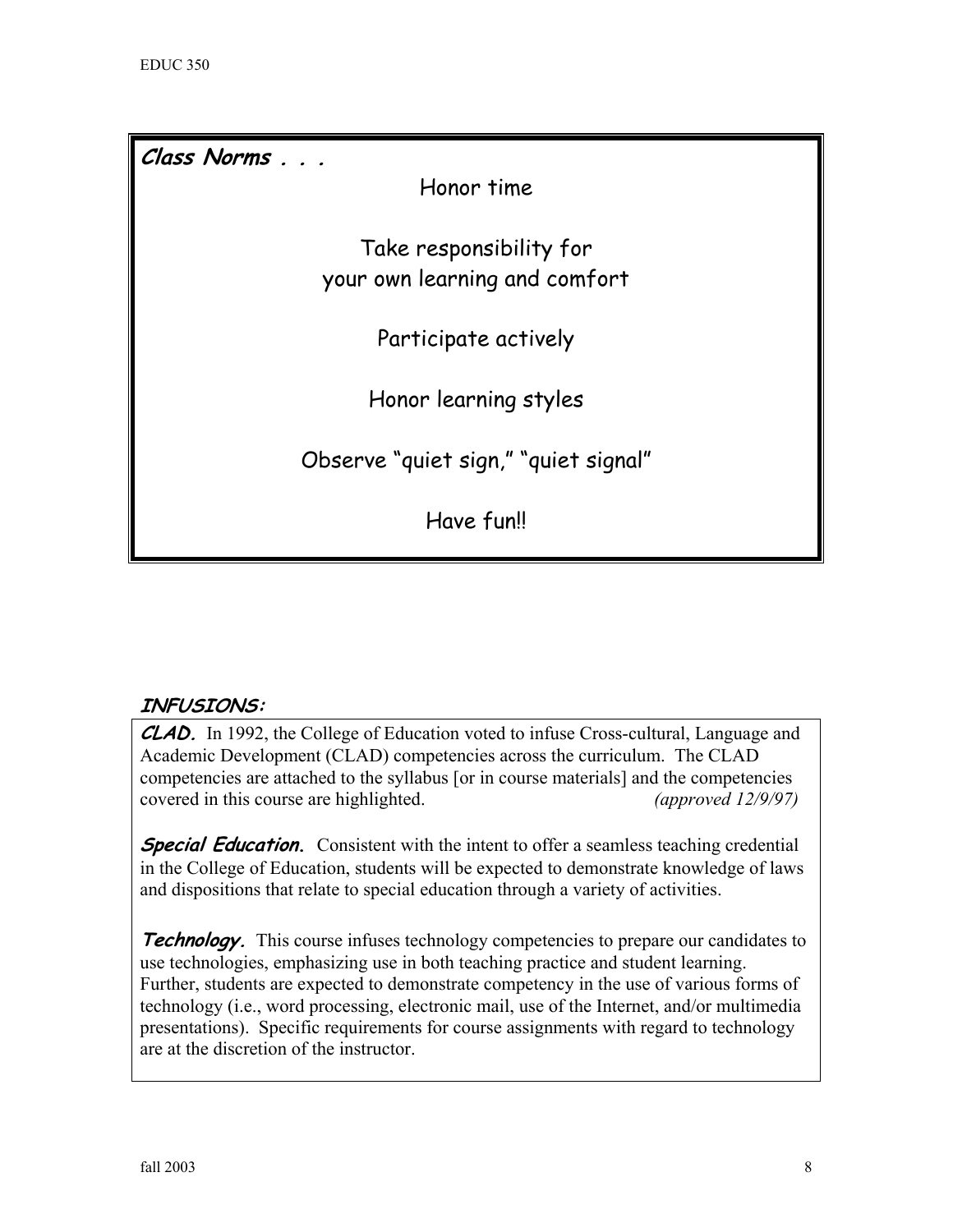#### EDUC 350: Foundations of Teaching as a Profession \*\*Tentative\*\* Calendar: Topics/activities, Related Readings, Assignments (weekends) fall *2003*

| Date               | Topics/Activities                                                                                                      | <b>Related Readings</b>                 | Assignments due + Notes/comments                                                                  | Mini Chats |
|--------------------|------------------------------------------------------------------------------------------------------------------------|-----------------------------------------|---------------------------------------------------------------------------------------------------|------------|
| Weekend            |                                                                                                                        |                                         |                                                                                                   |            |
| 1:<br>11/7,        | Introductions<br>$\bullet$<br>Course preview:<br>$\bullet$<br>syllabus, textbooks<br>Cooperative learning<br>$\bullet$ |                                         | Make assignment: mini chats                                                                       |            |
| 11/8               | concepts<br>Computer lab<br>$\bullet$<br>Where do we come<br>from?<br>What are current<br>$\bullet$                    | Chapter 11<br>❏<br>Chapter 12<br>$\Box$ | <b>Resource Book-Content Reading Inventory</b>                                                    |            |
|                    | issues?                                                                                                                | <b>Gallup Poll</b>                      |                                                                                                   |            |
|                    |                                                                                                                        |                                         |                                                                                                   |            |
|                    |                                                                                                                        |                                         | will meet in computer lab for assigned time<br>(have user name and password)                      |            |
|                    |                                                                                                                        |                                         | Make assignment: issues teams                                                                     |            |
| 2:                 | Who will we teach<br>$\bullet$                                                                                         | Chapters 1, 4                           |                                                                                                   |            |
|                    | What will we teach?<br>$\bullet$                                                                                       | Chapters 5, 10                          | Circle the Sage: Chapters 1, 4; 5, 10;                                                            |            |
| $11/14$ ,<br>11/15 | What does CA say?<br>$\bullet$                                                                                         | appropriate CA doc                      | 7, 8                                                                                              |            |
|                    |                                                                                                                        | Chapters 7,8                            | Begin Mini chats                                                                                  |            |
|                    | How will we teach?<br>$\bullet$                                                                                        |                                         | Elementary Makes the Grade; Taking Center Stage, or<br>Aiming High<br>Make assignment: book teams |            |
|                    |                                                                                                                        |                                         |                                                                                                   |            |